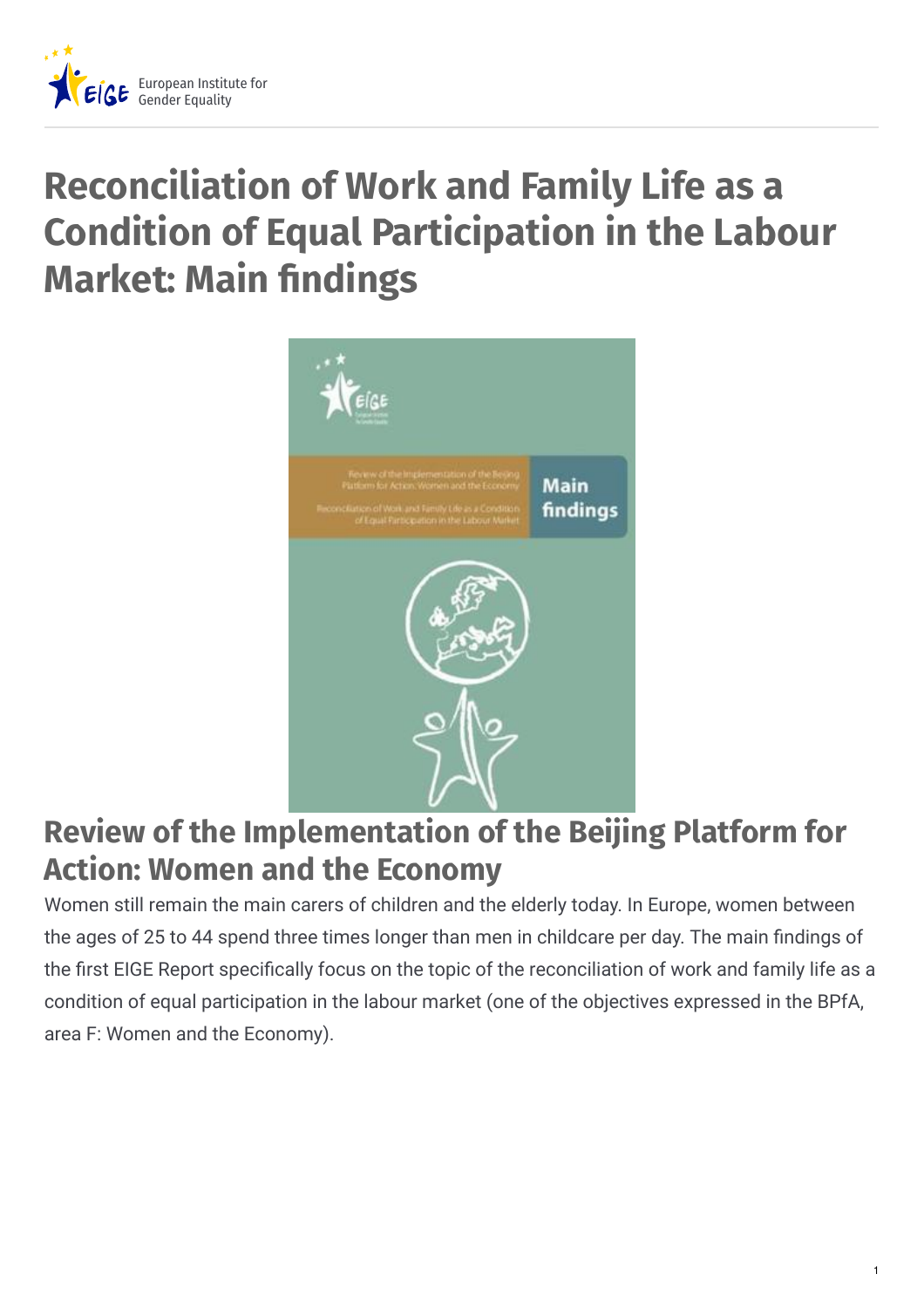These main findings include the main legislative developments at EU level concerning maternity, paternity and parental leave. They further presents the latest available sex disaggregated data for parental leave, for the time spent in different activities, and for the accessibility and availability of care facilities for elderly persons. Also, the use of available childcare services in the EU Member States is presented and discussed.

The findings demonstrate progress in legislative frameworks given that a number of EU Member States have already made changes to allow for the increased involvement of fathers in childcare. Improvements have also been made in the availability and access of childcare services to parents from across the Member States. Nevertheless, women still remain the main carers for children: they are comparatively more involved in part time work to be able to care for children, and therefore work longer paid and unpaid hours than men.

*New version uploaded on 11/06/2013*

#### **Also available in**

de: **Wichtigste Feststellunge: Überprüfung der Umsetzung der Aktionsplattform von Peking: Frauen und Wirtschaft: Vereinbarkeit von Berufs- und Familienleben als Voraussetzung für [Chancengleichheit](http://www.eige.europa.eu/node/2305) auf dem Arbeitsmarkt**

fr: **Principaux résultats: Bilan de la mise en oeuvre du programme d'action de Pékin: les femmes et l'économie: La conciliation de la vie [professionnelle](http://www.eige.europa.eu/node/2306) et de la vie familiale, condition préalable à une participation égale au marché du travail** pl: **Główne wnioski: Przegląd realizacji pekińskiej platformy działania: kobiety i gospodarka Godzenie pracy z życiem rodzinnym jako warunek równego [uczestnictwa](http://www.eige.europa.eu/node/1324) w rynku pracy**

### **Related publication**

**Report: Review of the [Implementation](http://www.eige.europa.eu/content/document/report-review-of-the-implementation-of-the-bpfa-in-the-area-f-women-economy-reconciliation) of the Beijing Platform for Action in the area F: Women and the Economy, Reconciliation of Work and Family Life as a Condition of Equal Participation in the Labour Market**

#### **Downloads**